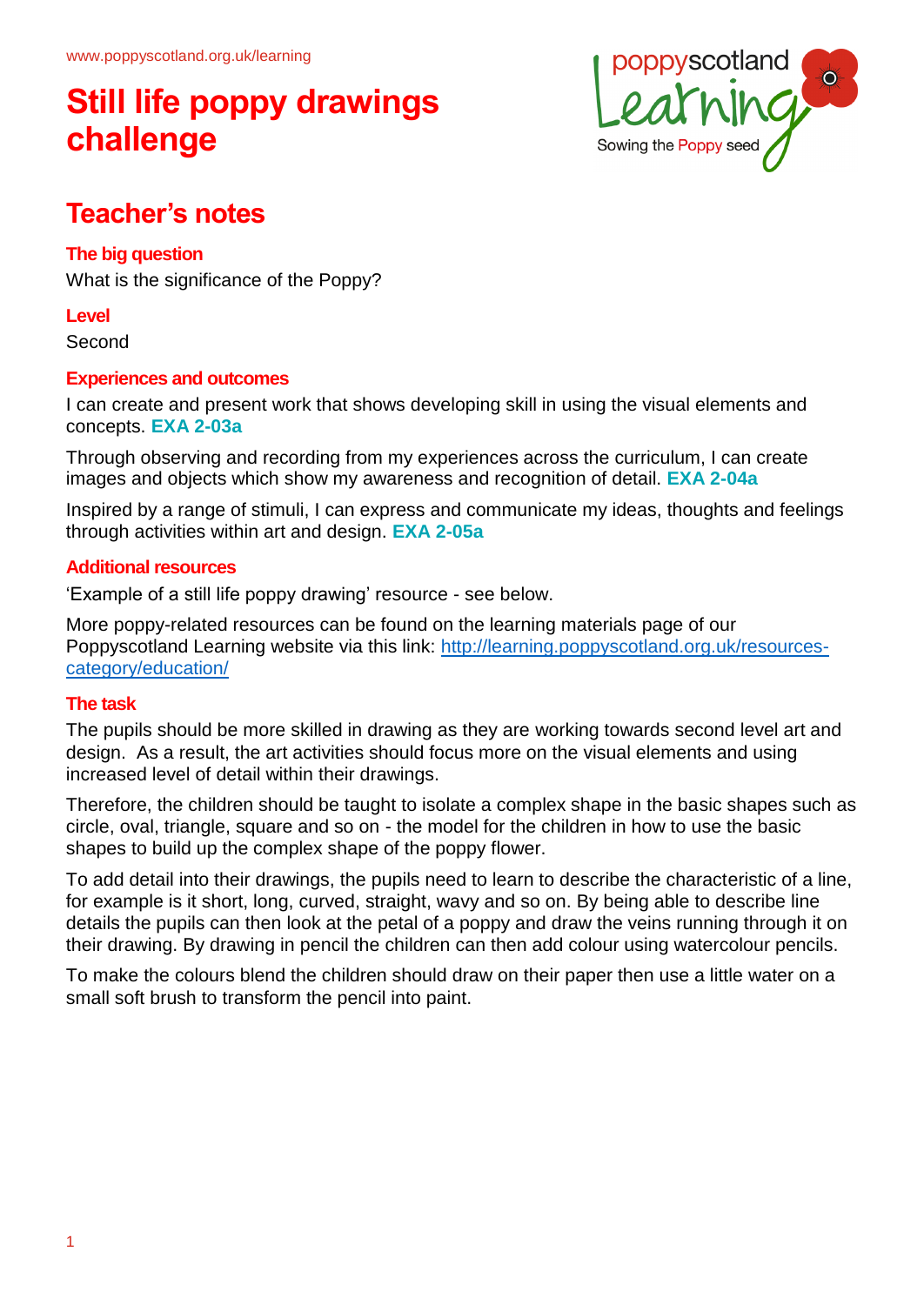# **Still life poppy drawings challenge**



## **Example of a still life poppy drawing**